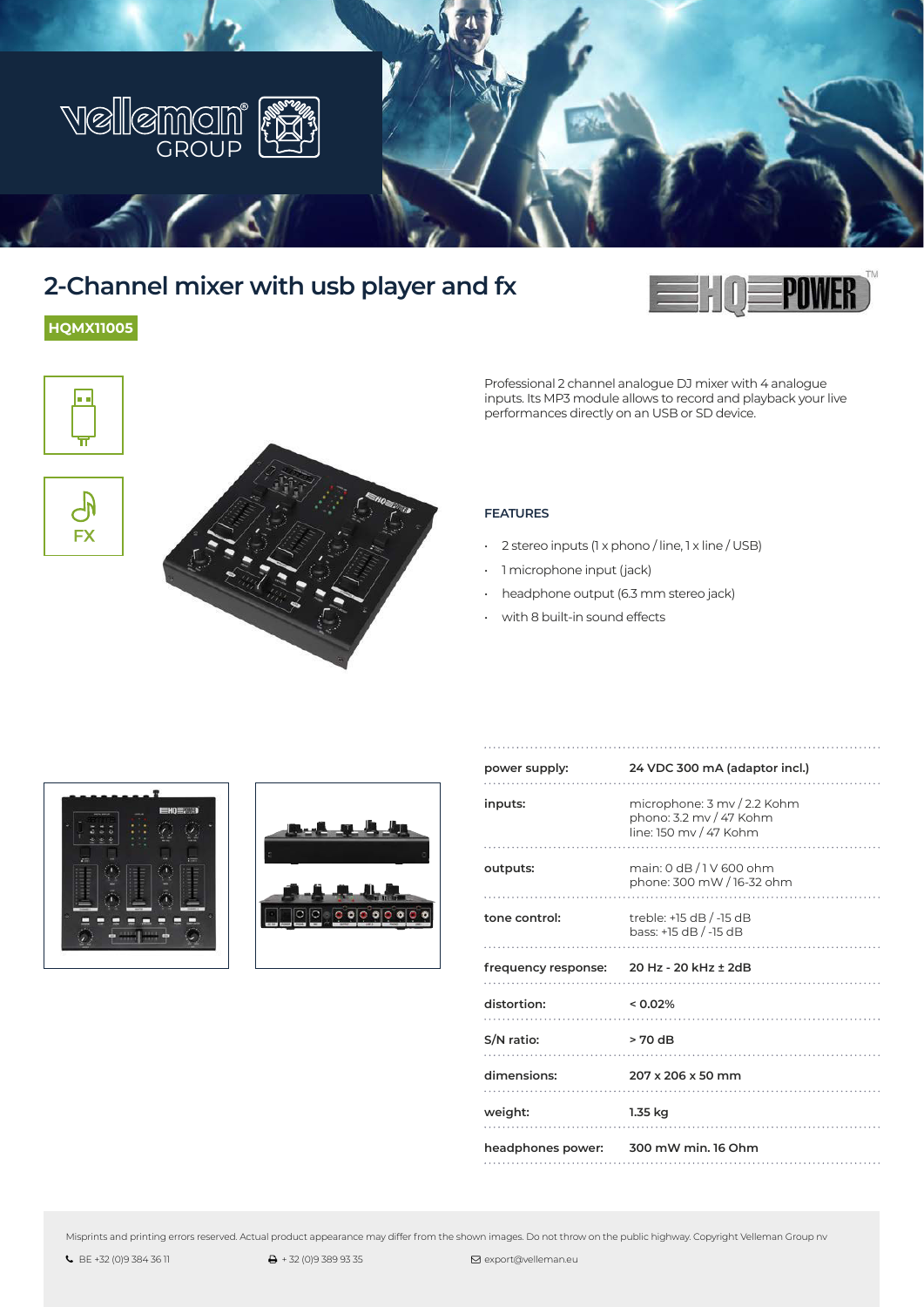

## **2-Kanaals mengpaneel met usb-speler en fx**







Professioneel 2-kanaals mengpaneel (analoog) met 4 analoge ingangen. Dankzij de MP3-module kunt u uw live-optredens rechtstreeks opnemen en afspelen op een USB-stick of SD-kaart.

#### **EIGENSCHAPPEN**

- 2 stereo-ingangen (1 x phono / line, 1 x line / USB)
- 1 microfooningang (jack)
- koptelefoonuitgang (6.3 mm stereo jack)
- met 8 ingebouwde geluidseffecten





| voeding:                                | 24 VDC 300 mA (adapter meegelev.)                                               |
|-----------------------------------------|---------------------------------------------------------------------------------|
| ingangen:                               | microfoon: 3 mv / 2.2 Kohm<br>phono: 3.2 mv / 47 Kohm<br>line: 150 mv / 47 Kohm |
| uitgangen:                              | main: 0 dB / 1 V 600 ohm<br>koptelefoon: 300 mW / 16-32 ohm                     |
| toonregeling:                           | hoog (treble): $+15$ dB $/$ -15 dB<br>bas: +15 dB / -15 dB                      |
|                                         |                                                                                 |
| frequentierespons: 20 Hz - 20 kHz ± 2dB |                                                                                 |
| distorsie:                              | $< 0.02\%$                                                                      |
| S/R-verhouding:                         | $> 70 \text{ dB}$                                                               |
| afmetingen:                             | 207 x 206 x 50 mm                                                               |
| gewicht:                                | 1.35 kg                                                                         |

Druk- en zetfouten voorbehouden. Alle foto's en teksten kunnen worden gewijzigd zonder voorafgaande kennisgeving. Niet op de openbare weg gooien. Copyright Velleman Group nv